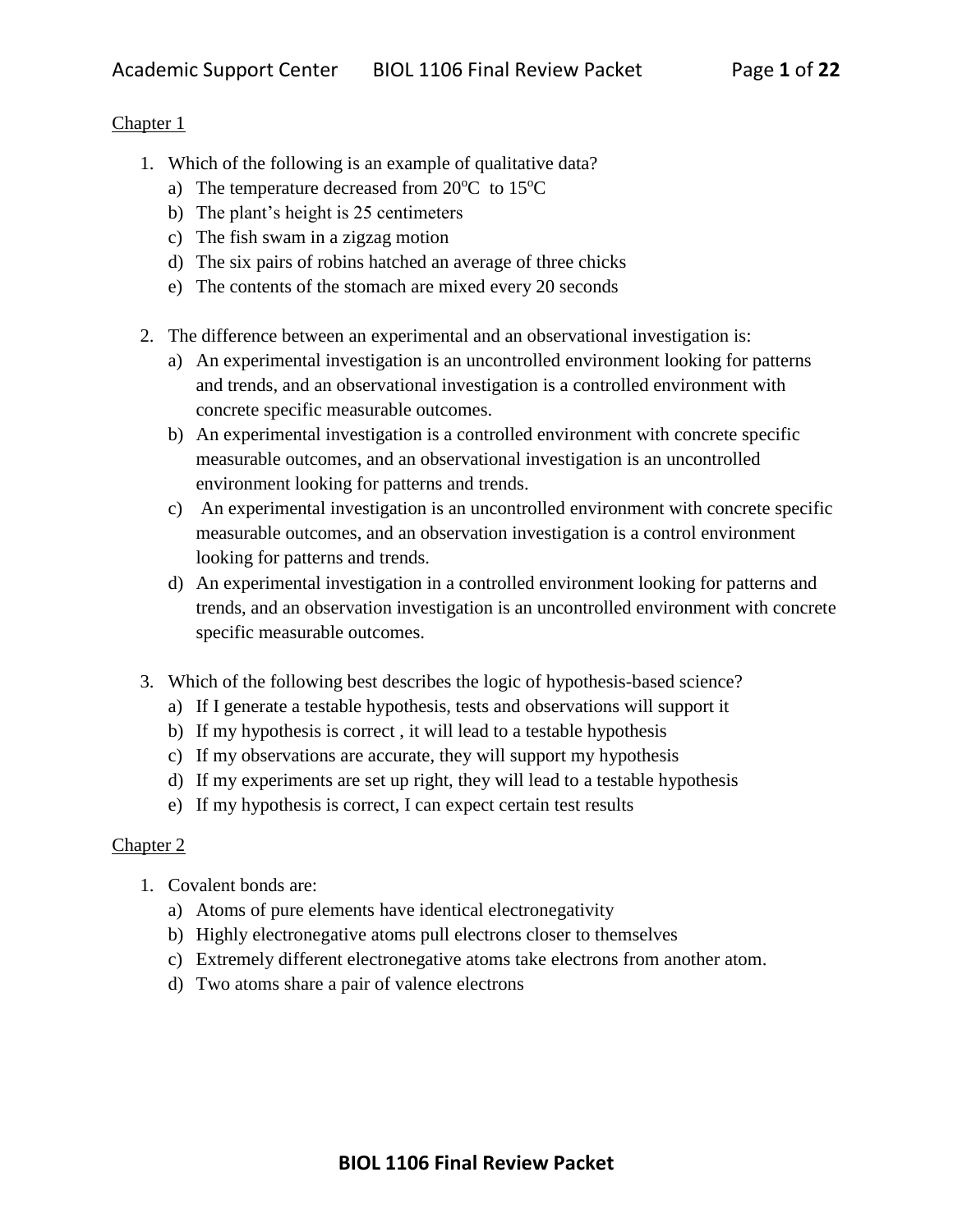- 2. Nonpolar covalent bonds are:
	- a) Atoms of pure elements have identical electronegativity
	- b) Highly electronegative atoms pull electrons closer to themselves
	- c) Extremely different electronegative atoms take electrons from another atom.
	- d) Two atoms share a pair of valence electrons
- 3. Polar covalent bonds are:
	- a) Atoms of pure elements have identical electronegativity
	- b) Highly electronegative atoms pull electrons closer to themselves
	- c) Extremely different electronegative atoms take electrons from another atom.
	- d) Two atoms share a pair of valence electrons
- 4. Ionic bonds are:
	- a) Atoms of pure elements have identical electronegativity
	- b) Highly electronegative atoms pull electrons closer to themselves
	- c) Extremely different electronegative atoms take electrons from another atom.
	- d) Two atoms share a pair of valence electrons
- 5. What is a buffer?
- 6. Which of these is not a property of water?
	- a) Liquid at room temperature
	- b) Versatile solvent
	- c) Cohesiveness
	- d) Nonpolar solvent
	- e) Slow heat transfer
	- f) High heat of vaporization
	- g) Less dense when frozen

- 1. The bonds that are broken when water vaporizes are:
	- a) Ionic bonds
	- b) Hydrogen bonds between water molecules
	- c) Covalent bonds between atom within water molecules
	- d) Polar covalent bonds
	- e) Nonpolar covalent bonds
- 2. What is the difference between hydrophobic and hydrophilic?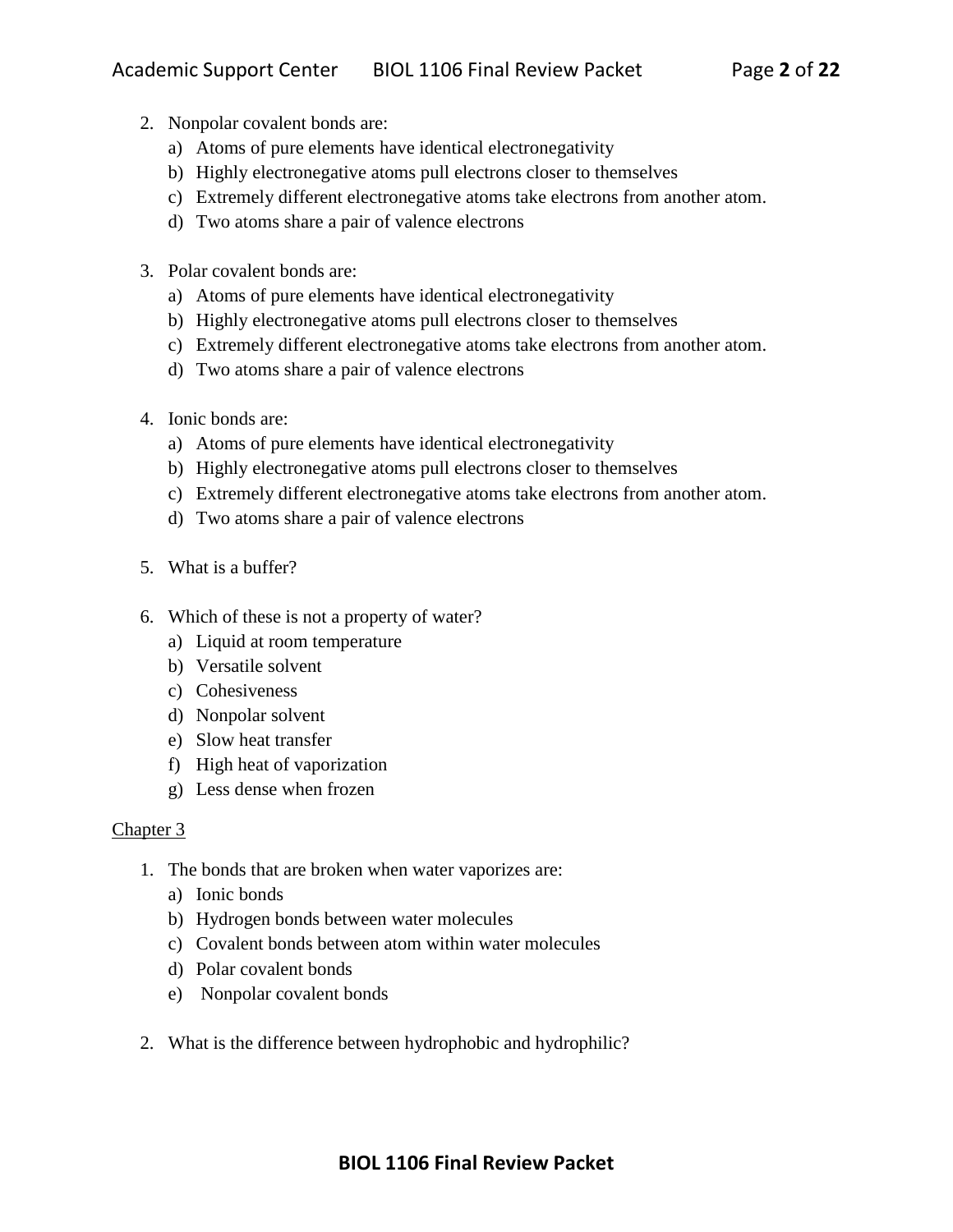- 3. Which of the following is a hydrophobic material?
	- a) Paper
	- b) Table Salt
	- c) Wax
	- d) Sugar
	- e) Pasta
- 4. How many grams of acetic acid ( $CH_3COOH$  or  $C_2H_4O_2$ ) would you use to make 10L of a 0.1M aqueous solution of acetic acid? (Note: The atomic mass for acetic acid is 60g/1mole)
	- a) 10.0 g
	- b) 0.1 g
	- c) 6.0 g
	- d) 60.0 g
	- e) 0.6 g

- 1. Organic chemistry is currently defined as:
	- a) The study of compounds made only by living cells
	- b) The study of Carbon compounds
	- c) The study of vital compounds
	- d) The study of natural (as opposed to synthetic) compounds
- 2. Which chemical group is most likely to be responsible for an organic molecule behaving as a base?
	- a) Hydroxyl
	- b) Carbonyl
	- c) Carboxyl
	- d) Amino
	- e) Phosphate

- 1. What are polysaccharides, lipid, phospholipids, and proteins?
- 2. What are the types of structures for proteins?
- 3. Draw a picture of each structure
- 4. List the building blocks of carbohydrates, lipids, proteins, and DNA/RNA?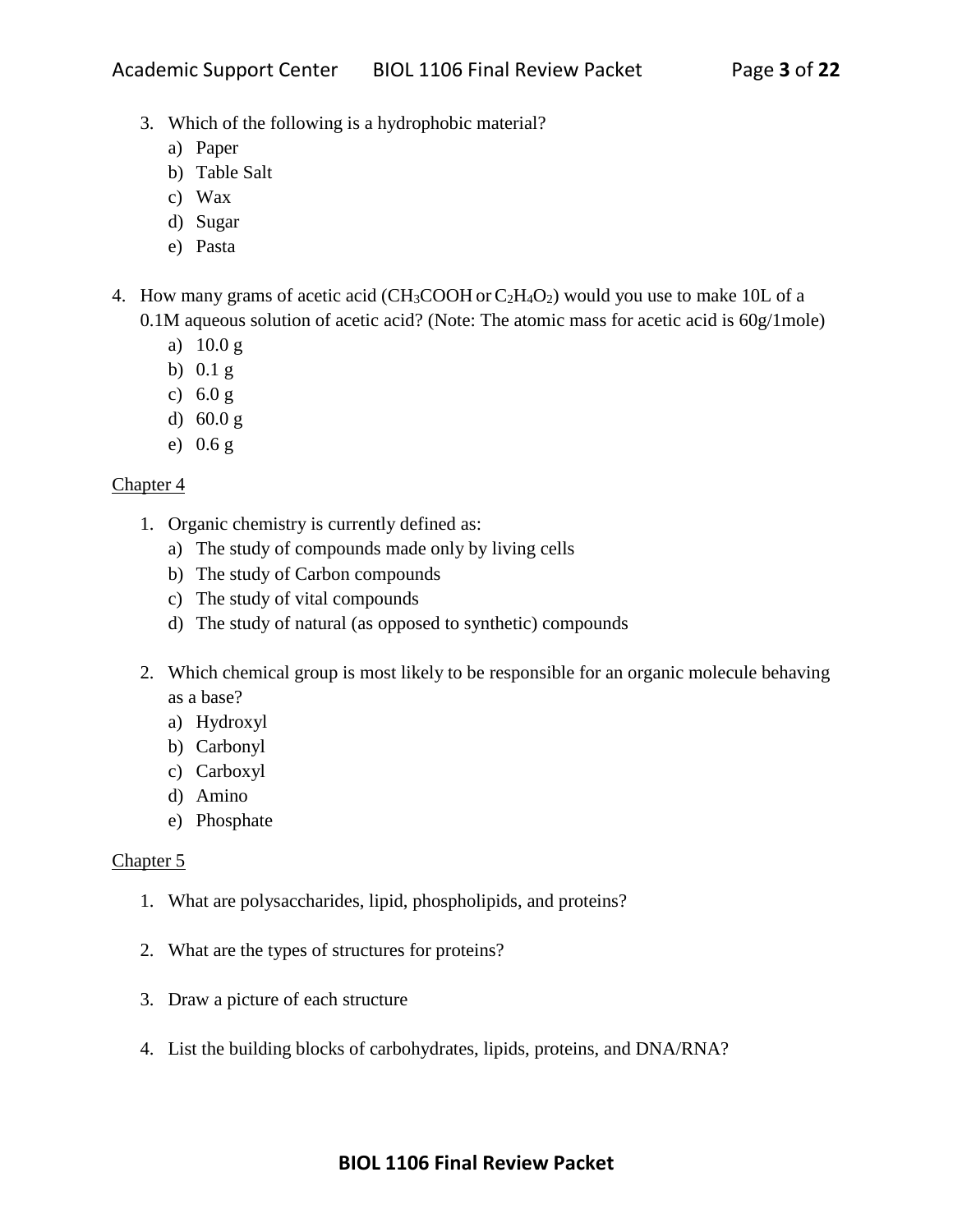- 1. Which of the following is/are not found in a prokaryotic cell?
	- a) Ribosomes
	- b) Plasma membrane
	- c) Mitochondria
	- d) a and c
	- e) a, b, and c
- 2. Which of the following is not a similarity among the nucleus, chloroplasts, and mitochondria?
	- a) They contain DNA
	- b) They are bounded by two phospholipid bilayer membranes
	- c) They can divide to reproduce themselves
	- d) They are derived from the endoplasmic reticulum system
	- e) Their membranes are associated with specific proteins
- 3. Which of the following is incorrectly paired with its function?
	- a) Peroxisome—contains enzymes that break down  $H_2O_2$
	- b) Nucleolus—produces ribosomal RNA, assembles ribosome subunits
	- c) Golgi apparatus—processes, tags, and ships cellular products
	- d) Lysosome—food sac formed by phagocytosis
	- e) ECM (extracellular matrix)—supports and anchors cells, communicates information with inside of cell
- 4. Contractile elements of muscle cells are
	- a) Intermediate filaments
	- b) Centrioles
	- c) Microtubules
	- d) Actin filaments (microfilaments)
	- e) Fibronectins
- 5. What are the three major components of the cytoskeleton?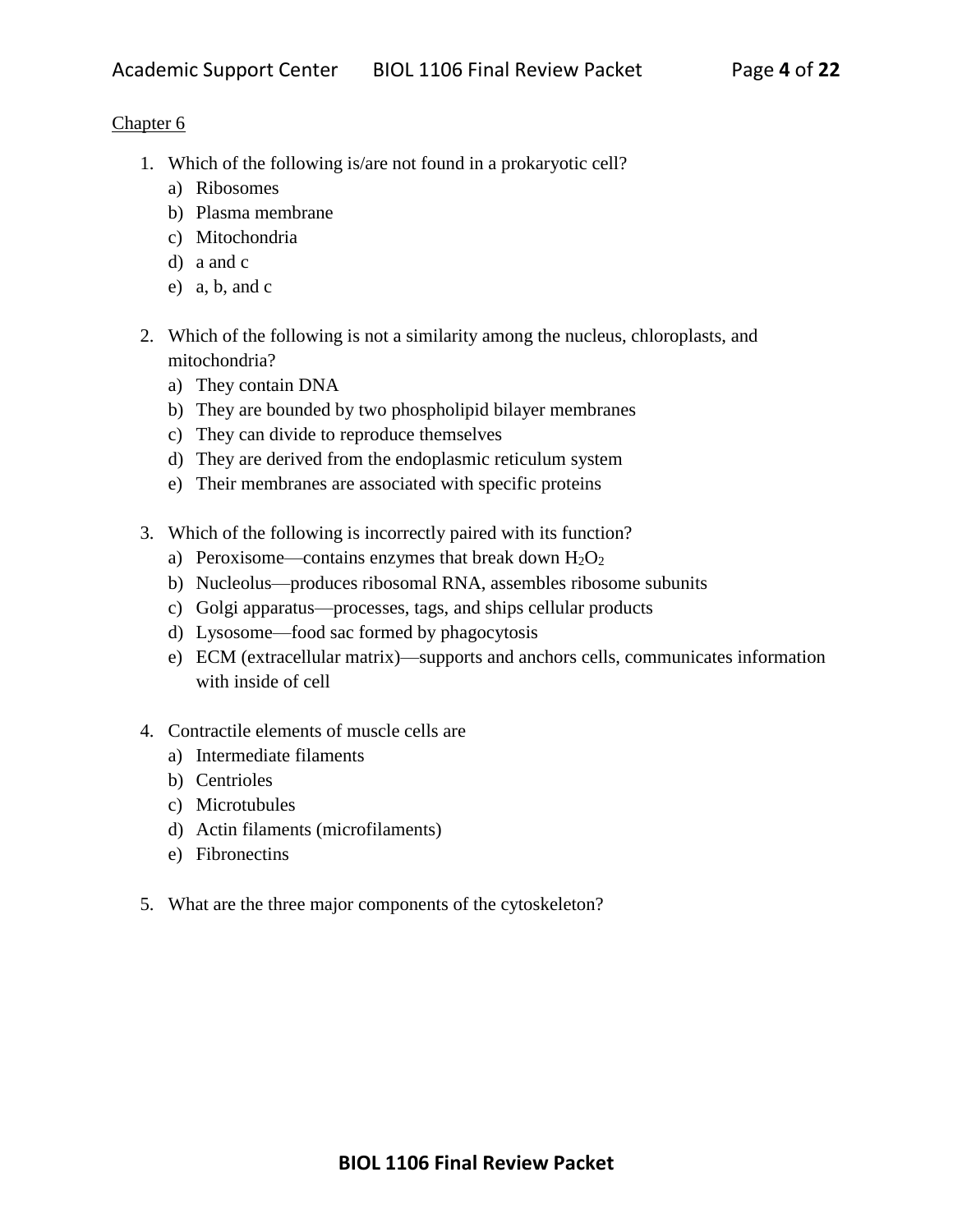- 1. A single layer of phospholipid molecules coats the water in a beaker. Which part of the molecules will face the air?
	- a) The phosphate groups
	- b) The hydrocarbon tails
	- c) Both head and tail because the molecules are amphipathic and will lie sideways
	- d) The glycolipid regions
	- e) The hydrocarbon heads
	- f) The phospholipids would dissolve in the water and not form a membrane coat
- 2. List the active transports to cross the membrane. List the passive transports to cross the membrane. Which needs energy?
- 3. How does water cross the plasma membrane? How does  $O_2$  cross the plasma membrane?
- 4. Which of the following is not true about osmosis?
	- a) It is a passive process in cells without walls, but an active one in cells with walls
	- b) Water moves from a hypotonic to a hypertonic solution
	- c) Solute molecules bind to water and decrease the water available to move
	- d) It can occur more rapidly through channel proteins known as aquaporins
	- e) There is no net osmosis between isotonic solutions
- 5. Facilitated diffusion of ions across a cellular membrane requires \_\_\_\_\_\_\_ and the ions move  $\_\_\_\_\$ .
	- a) Energy and transport proteins. . . . against their electrochemical gradient
	- b) Energy and transport proteins . . . against their concentration gradient
	- c) Cotransport proteins . . . against their electrochemical gradient
	- d) Transport proteins . . . down their electrochemical gradient
	- e) Transport proteins . . . down their concentration gradient
- 6. An animal cell placed in a hypotonic environment will
	- a) Plasmolysis
	- b) Shrivel
	- c) Become turgid
	- d) Become flaccid
	- e) Burst (lyse)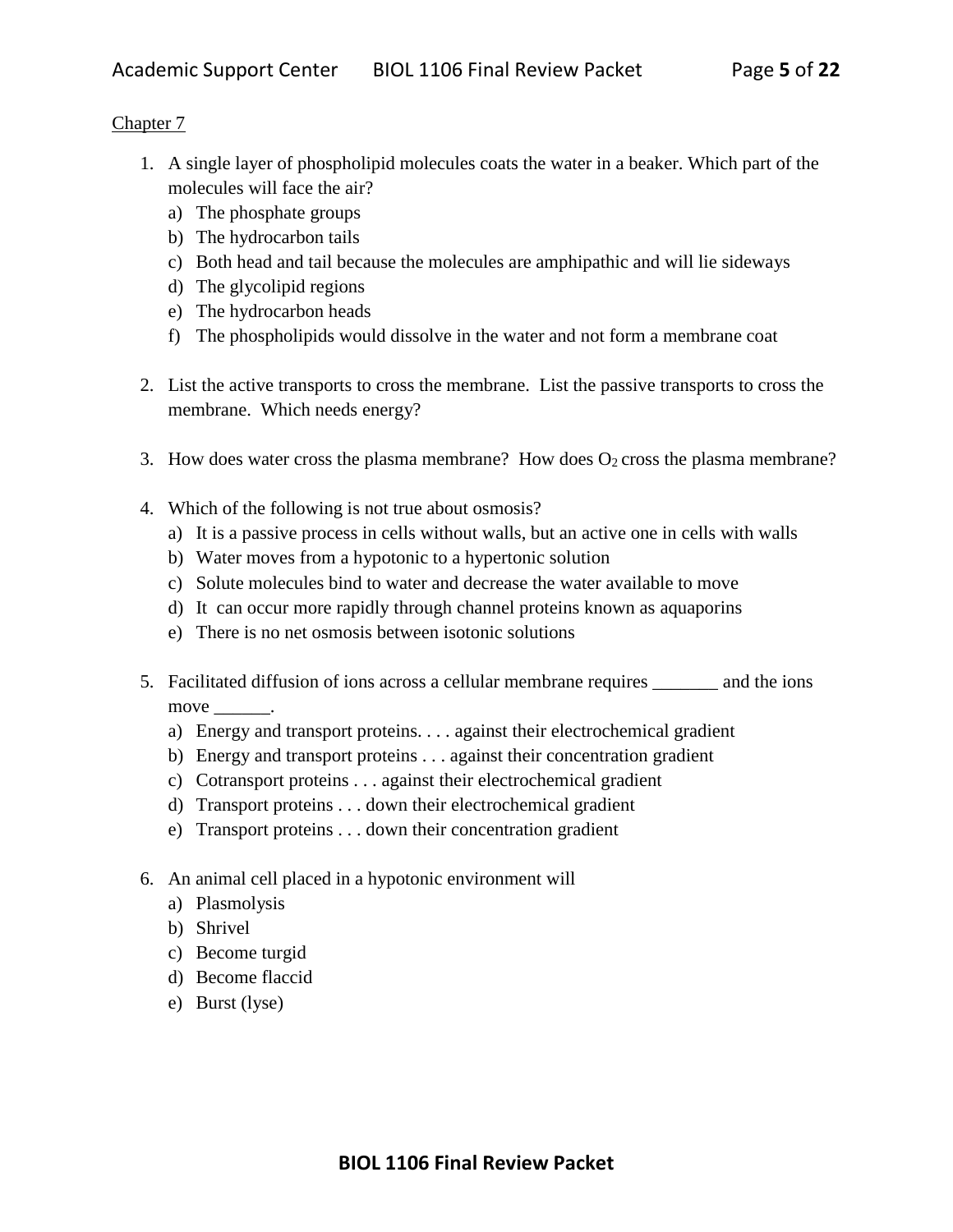- 7. The proton pump in plant cells is the functional equivalent of an animal cell's
	- a) Cotransport mechanism
	- b) Sodium-potassium pump
	- c) Contractile vacuole for osmoregulation
	- d) Receptor-mediated endocytosis of cholesterol
	- e) ATP pump
- 8. Pinocytosis involves
	- a) The fusion of a newly formed food vacuole with a lysosome
	- b) Receptor-mediated endocytosis that involves binding of a ligand
	- c) The pinching in of the plasma membrane around small droplets of external fluid
	- d) The secretion of cell fluid
- 9. When it says a phospholipid is amphipathic, what does that mean?

- 1. Catabolic and anabolic pathways are often coupled in a cell because
	- a) The intermediates of a catabolic pathway are used in the anabolic pathway
	- b) Both pathways use the same enzymes
	- c) The free energy released from one pathway is used to drive the other
	- d) The activation energy of the catabolic pathway can be used in the anabolic pathway
	- e) Their enzymes are controlled by the same activators and inhibitors
- 2. What does equilibrium cause to happen in the cells?
- 3. A negative ∆G means that
	- a) The quantity G of energy is available to do work
	- b) The reaction is spontaneous
	- c) The reactants have more free energy than the products
	- d) The reaction is exergonic
	- e) All of the above are true
- 4. Enzymes work by \_\_\_\_\_.
	- a) Adding a phosphate group to a reactant.
	- b) Decreasing the potential energy difference between reactant and product
	- c) Adding energy to a reaction
	- d) Increasing the potential energy difference between reactant and product
	- e) Reducing E<sup>A</sup>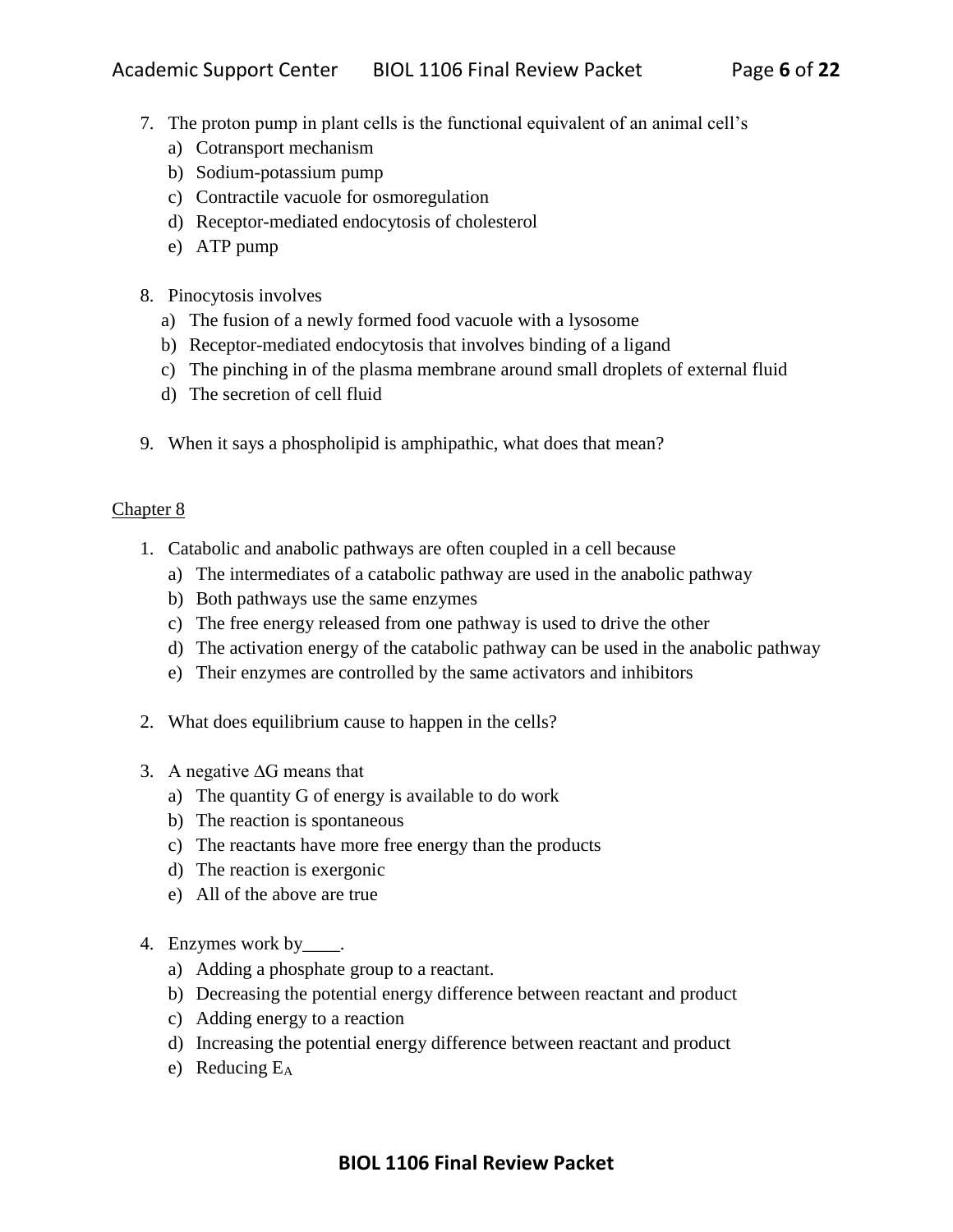- 5. According to the first law of thermodynamics,
	- a) For every action there is an equal and opposite reaction
	- b) Every energy transfer results in an increase in disorder or entropy
	- c) The total energy in the universe is conserved or constant
	- d) Energy can be transferred or transformed, but disorder always increases
	- e) Potential energy is converted to kinetic energy, and the kinetic energy is converted to heat
- 6. The formation of ATP from ADP and inorganic phosphate
	- a) Is an exergonic process
	- b) Transfers the phosphate to another intermediate that becomes more reactive
	- c) Produces an unstable energy compound that can drive cellular work
	- d) Has a ∆G of -7.3 kcal/mol under standard conditions
	- e) Involves the hydrolysis of a phosphate bond
- 7. An endergonic reaction could be described as one that will
	- a) Proceed spontaneously with the addition of activation energy
	- b) Produce products with more free energy than the reactants
	- c) Not be able to be catalyzed by enzymes
	- d) Release energy
	- e) Produce ATP for energy coupling
- 8. A reaction that is spontaneous
	- a) Has a +∆G
	- b) Occurs very rapidly
	- c) Does not require enzyme catalysis in a cell
	- d) Will decrease the entropy of a system
	- e) Is exergonic

1. What is the difference between substrate phosphorylation and oxidative phosphorylation? What stages of cellular respiration are substrate phosphorylation and oxidative phosphorylation?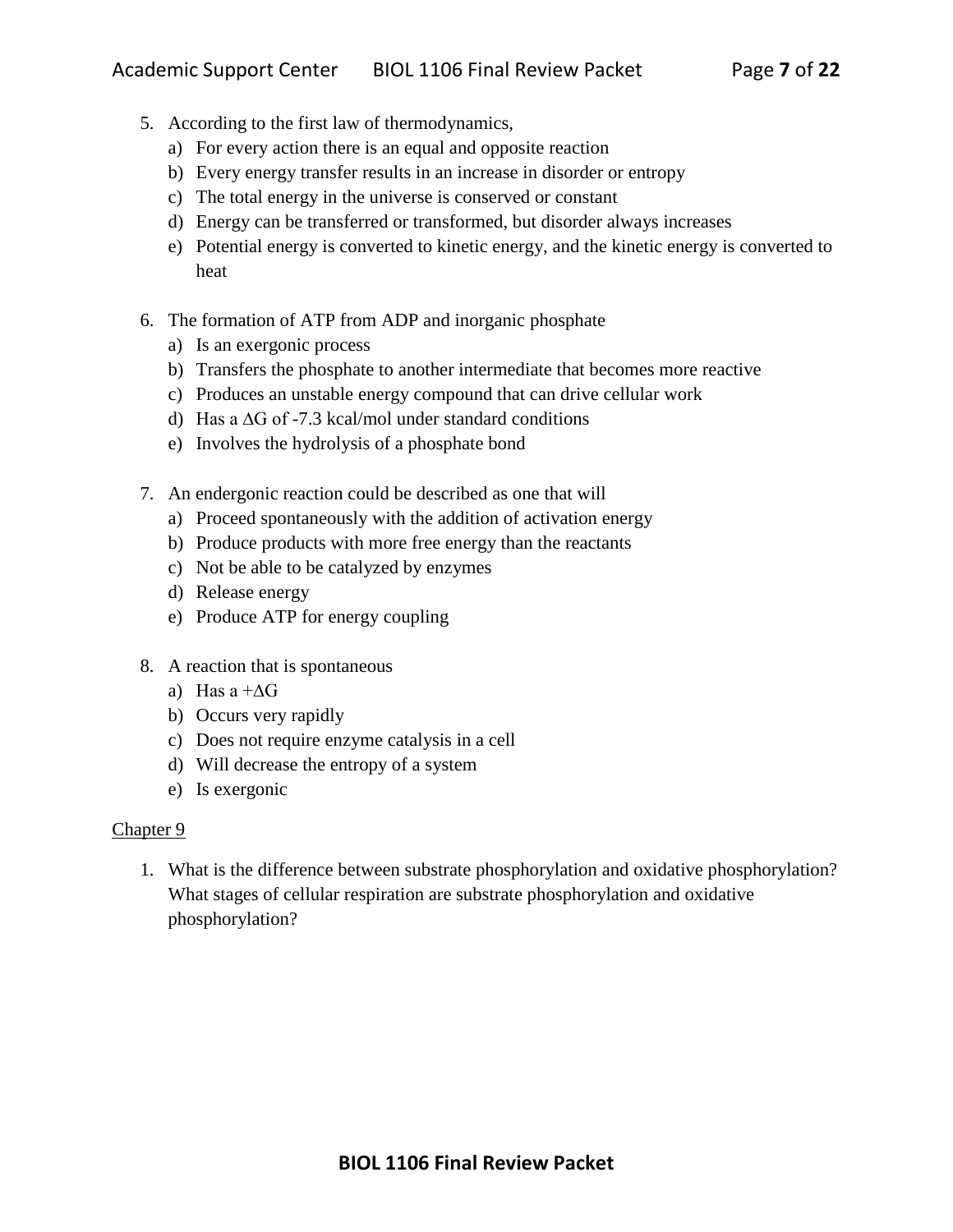- 2. Which metabolic pathway is common to both fermentation and cellular respiration of a glucose molecule?
	- a) The citric acid cycle
	- b) The electron transport chain
	- c) Glycolysis
	- d) Synthesis of acetyl CoA from pyruvate
	- e) Reduction of pyruvate to lactate
- 3. In the reaction  $NAD^+ + e^-$  and H source  $\rightarrow NADH + H^+$ , what is being reduced?
- 4. What are the names of the different steps of the Citric Acid Cycle (Kreb Cycle), how many carbon atoms is there is each, and what is lost or gained between the steps?
- 5. Where do glycolysis, citric acid cycle, and electron transport/chemiosis take place?
- 6. The final electron acceptor of the electron chain that functions in aerobic oxidative phosphorylation is:
	- a) Oxygen
	- b) Water
	- c)  $NAD^+$
	- d) Pyruvate
	- e) ADP
- 7. Most  $CO<sub>2</sub>$  from catabolism is released during:
	- a) Glycolysis
	- b) The citric acid cycle
	- c) Lactate fermentation
	- d) Electron transport
	- e) Oxidative phosphorylation

- 1. The light reactions of photosynthesis supply the Calvin cycle with:
	- a) light energy
	- b)  $CO<sub>2</sub>$  and ATP
	- c)  $H<sub>2</sub>O$  and NADPH
	- d) ATP and NADPH
	- e) sugar and  $O<sub>2</sub>$
- 2. In the equation,  $CO_2 + H_2O +$  light energy  $\rightarrow C_6H_{12}O_6$ , what is being oxidized and what is being reduced? Also, what is the oxidizing agent, and what is the reducing agent?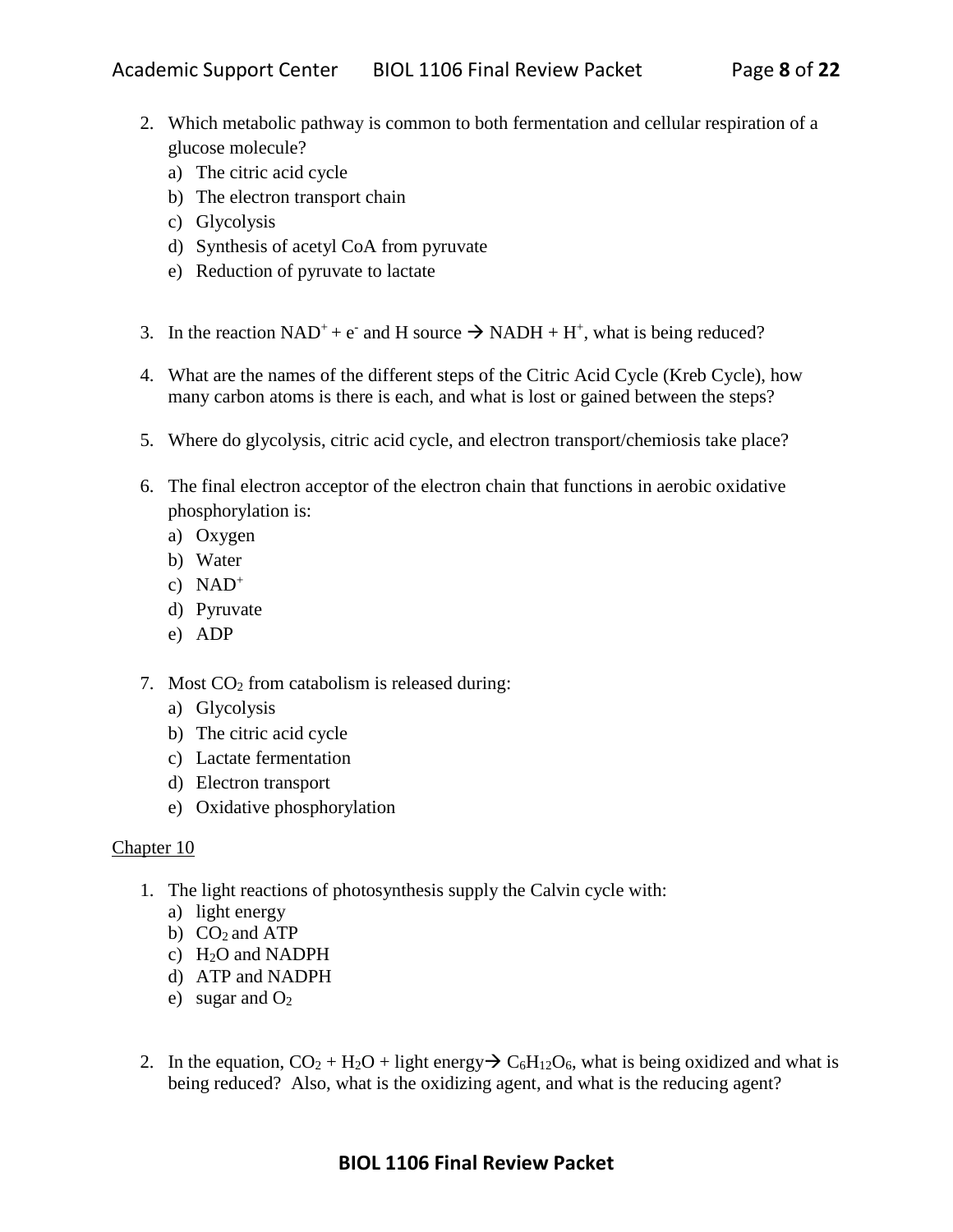- 3. Where do the light reactions and the Calvin cycle take place?
- 4. What is the difference between Chloroplasts and Mitochondria?
- 5. How is the photosynthesis similar in C4 plants and CAM plants?
	- a) In both cases, only photosystem I is used
	- b) Both types of plants make sugar without the Calvin cycle.
	- c) In both cases, rubisco is not used to fix carbon initially
	- d) Both types of plants make most of their sugar in the dark.
	- e) In both cases, thylakoids are not involved in the photosynthesis
- 6. Which of the following statements is a correct distinction between autotrophs and heterotrophs?
	- a) Only heterotrophs require chemical compounds from the environment.
	- b) Cellular respiration is unique to heterotrophs.
	- c) Only heterotrophs have mitochondria.
	- d) Autotrophs, but not heterotrophs, can nourish themselves beginning with CO2 and other nutrients that are inorganic.
	- e) Only heterotrophs require oxygen.
- 7. Which of the following does not occur during the Calvin cycle?
	- a) carbon fixation
	- b) oxidation of NADPH
	- c) release of oxygen
	- d) regeneration of the  $CO<sub>2</sub>$ , acceptor
	- e) consumption of ATP

- 1. What is the go-ahead signal for a cell to pass the  $G_2$  phase checkpoint and enter mitosis?
- 2. A particular cell has half as much DNA as some other cells in a mitotically active tissue. The cell in question is most likely in
	- a)  $G_1$
	- b)  $G_2$
	- c) Prophase
	- d) Metaphase
	- e) anaphase
- 3. Which of the following does not occur during mitosis?
	- a) Condensation of the chromosomes
	- b) replication of the DNA
	- c) separation of sister chromatids
	- d) spindle formation
	- e) separation of the spindle poles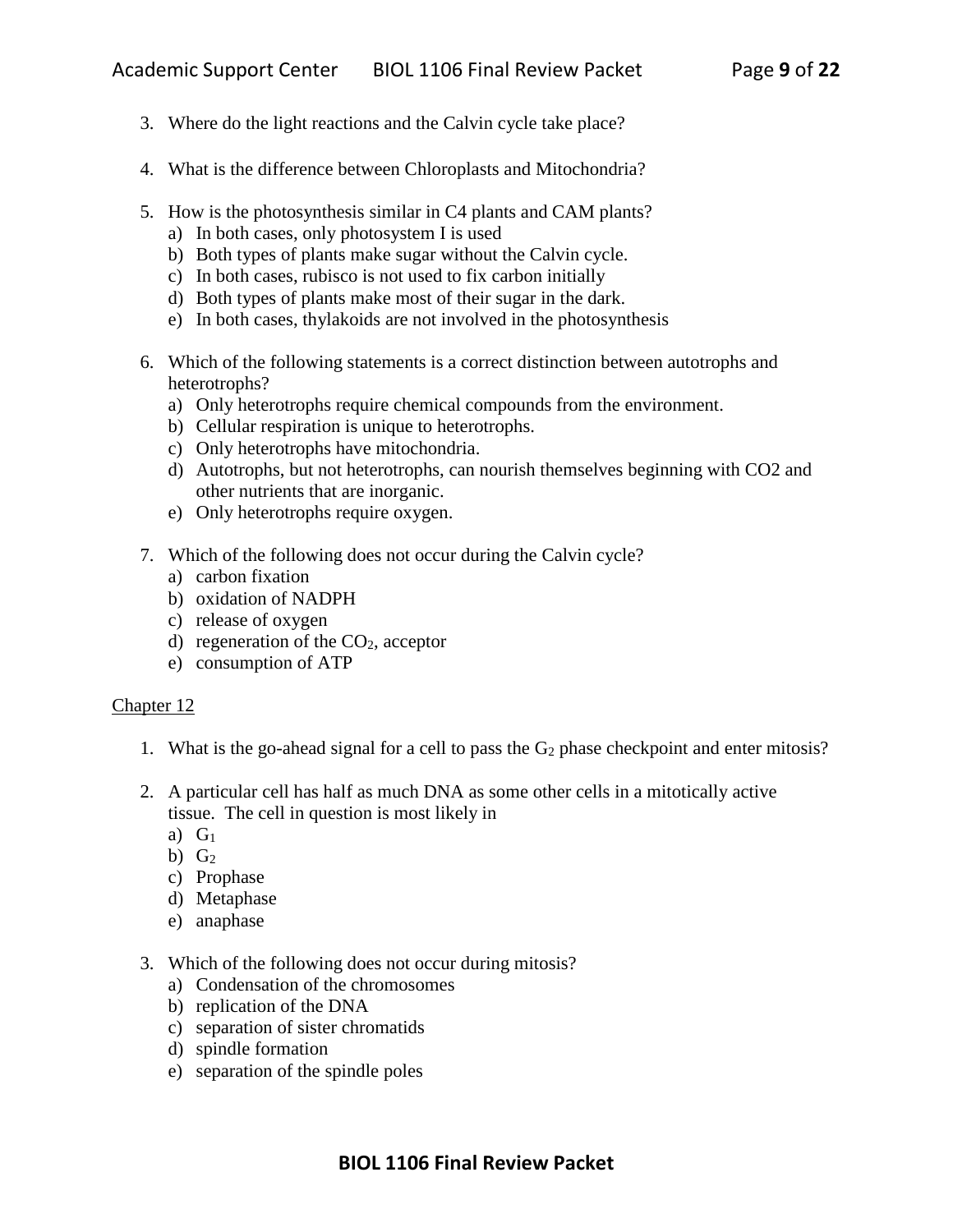- 4. What are the two methods of cell division?
- 5. What are the phases of the cell cycle?
- 6. At which phase in the cell cycle are chromosomes duplicated?
- 7. Which phase accounts for 90% of the cell cycle?
- 8. Which phase can be the most variable between cells?
- 9. Can you see DNA in the S-phase?
- 10. What is the difference between a centrosome and centromere?
- 11. Cells are in which phase when they are in a no dividing state?
	- a)  $G_0$
	- b)  $G_1$
	- c)  $G_2$
	- d) S
	- e) M

12. The phase in which DNA is replicated is the?

- a)  $G_0$
- b)  $G_1$
- c)  $G_2$
- d) S
- e) M

13. The genome of a cell is?

- a) An arraignment of chromosomes from smaller to larger.
- b) Specific sets of polysaccharides within a cell
- c) The complete genetic information of a cell
- d) Specific genes found only in fungi
- 14. What is the definition of a chromatid?
	- a) The area which connects two centromere
	- b) A chromosome in  $G_2$  phase
	- c) A title used to refer to chromosomes in the field of biochemistry
	- d) A portion of a chromosome preceding the anaphase of mitosis
	- e) A separate gene within the  $G_0$  phase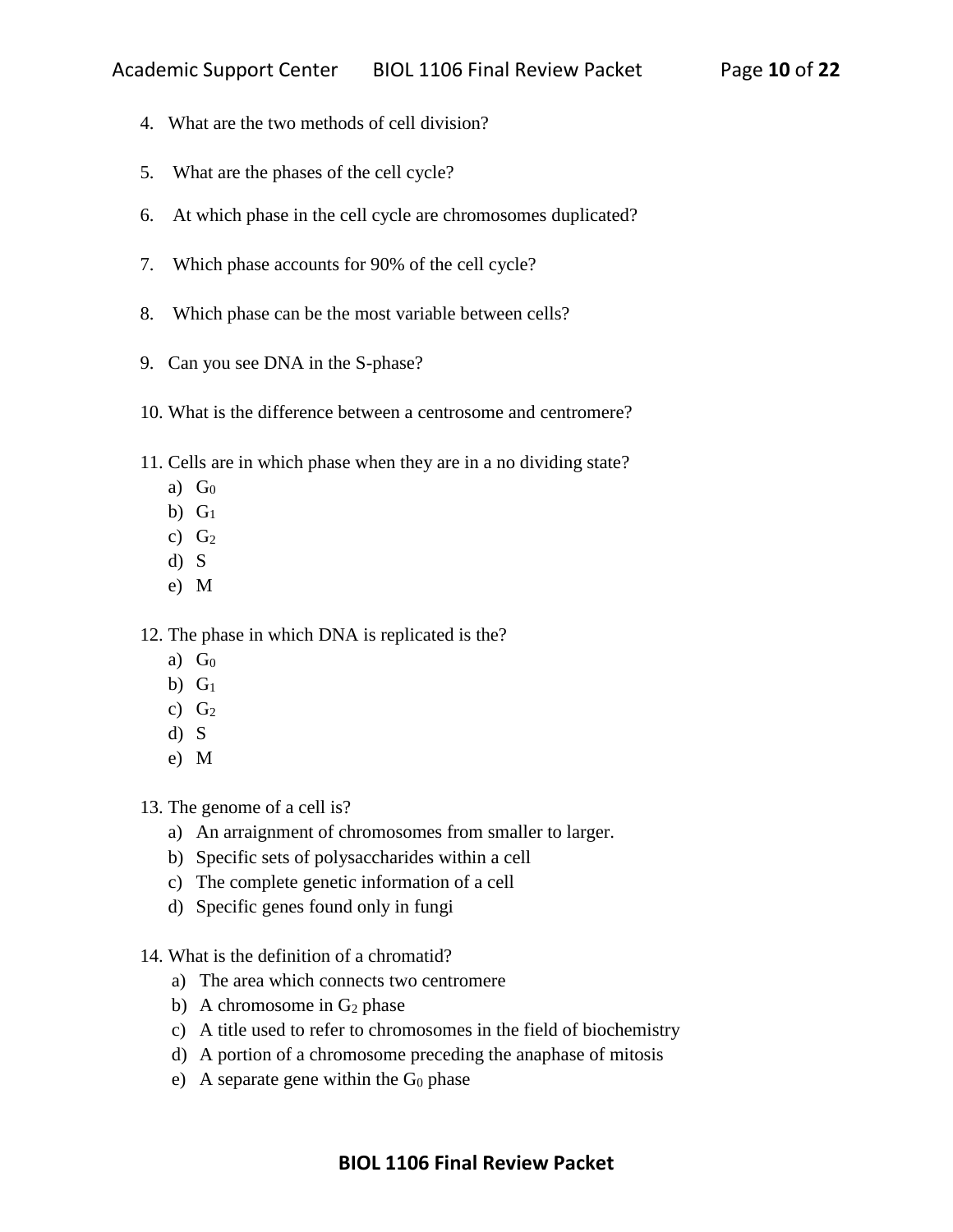- 15. The process of a cell plate forming indicates the cell is probably?
	- a) Animal in cytokinesis
	- b) Plant cell towards the end of mitosis
	- c) Bacteria at the end of binary fission
- 16. At which mitotic phase do chromosomes first become visible?
	- a) Interphase
	- b) Telophase
	- c) Metaphase
	- d) Prometaphase
	- e) Prophase
	- f) Anaphase
- 17. Which phases contain chromosomes consisting of two sister chromatids?
	- a)  $G_1$  through telophase
	- b) Anaphase through interphase
	- c) Anaphase to telophase
	- d) Cytokinesis through G<sup>2</sup>
	- e) S phase to metaphase
- 18. During mitosis the following processes occur except for?
	- a) Centrosomes move poleward
	- b) Mitotic spindle forms
	- c) Nuclear envelope disintegrates
	- d) Chromosomes condense and become visible
	- e) DNA is replicated

- 1. What is a locus?
- 2. What are autosomes?
- 3. If the diploid number is 80, how many chromosomes are there and how many sets of chromosomes are there?  $(2n = 80)$
- 4. What is a cleavage furrow, in what stage does the cleavage furrow form, and what type of cells form it?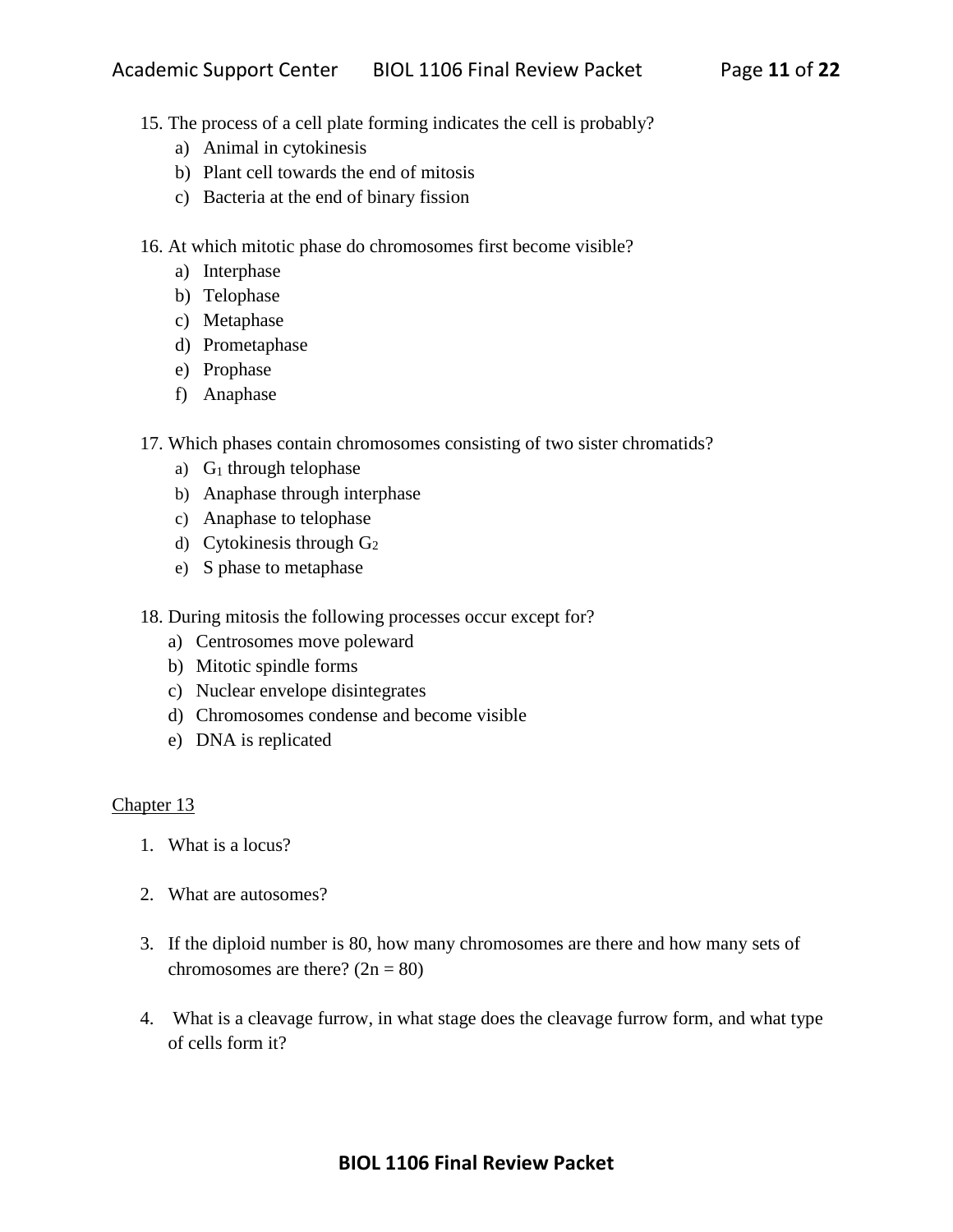- 1. What is an allele?
- 2. A man with hemophilia (a recessive X-linked disorder) married a woman who neither had the disease nor was a carrier; they wanted to know the probability that their son had the disorder? They also wanted know the probability that their daughter was a carrier and the probability that their daughter had the disease
- 3. What is the difference between genotype and phenotype?
- 4. What is a test-cross?
- 5. What is the law of segregation and independent assortment?

#### Chapter 15

- 1. What happens when these alterations occur in chromosomes: deletion, duplication, inversion, and translocation?
- 2. Red-green color blindness is caused by is caused by a sex-linked recessive allele. A color blind man marries a woman with normal vision whose father was color-blind. What is the probability that they will have a color-blind daughter? What is the probability that their first son will be color-blind? Explain why this disorder is almost never seen in girls.

- 1. What did Chargaff discover?
- 2. What nitrogenous bases pair up together in DNA?
- 3. What were the different models of DNA, and which one was found to be correct?
- 4. What protein unwinds parental double helix at replication forks?
- 5. What are the Okazaki fragments?
- 6. In a nucleosome, the DNA is wrapped around?
	- a) polymerase molecules
	- b) ribosomes
	- c) histones
	- d) a thymine dimer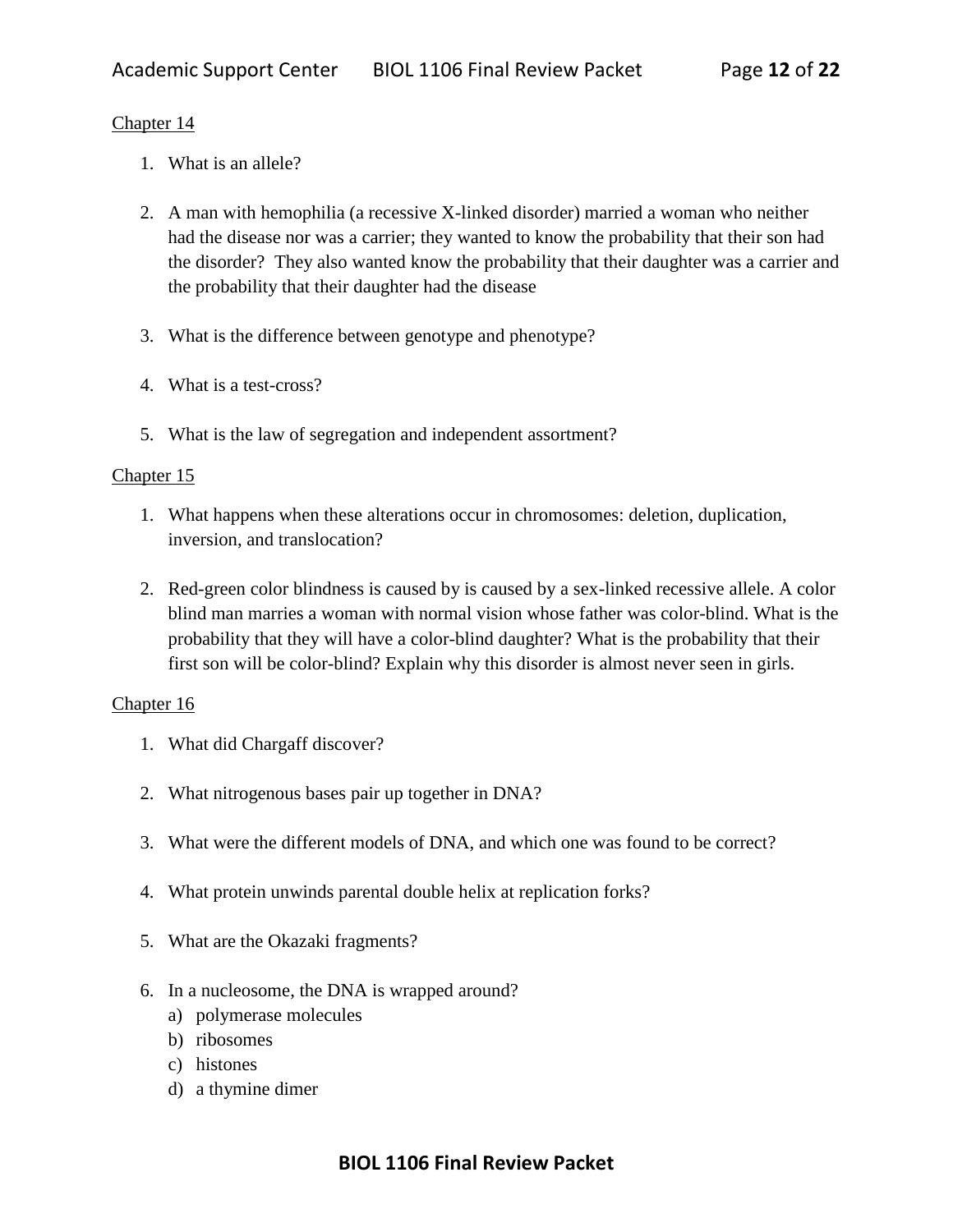- 7. In his work with pneumonia-causing bacteria and mice, Griffith found?
	- a) The protein coat from pathogenic cell was able to transform nonpathogenic cells.
	- b) Heat-killed pathogenic cells caused pneumonia.
	- c) Some substances from pathogenic cells was transferred to nonpathogenic cells, making them pathogenic
	- d) The polysaccharide coat of bacteria caused pneumonia.
	- e) Bacteriophages injected DNA into bacteria.

- 1. What is the difference between transcription and translation?
- 2. What are the start and stop codons?
- 3. How is the genetic code redundant but not ambiguous?
- 4. Which of the following is not true of a codon?
	- a) It consists of three nucleotides.
	- b) It may code for the same amino acid as another codon.
	- c) It never codes for more than one amino acid.
	- d) It extends from one end of a tRNA molecule.
	- e) It is the base unit of the genetic code.
- 5. What is a spliceosome?
- 6. What are the different types of mutations?
- 7. In eukaryotic cells, transcription cannot begin until?
	- a) The two DNA strands have completely separated and exposed the promoter.
	- b) Several transcription factors have bound to the promoter.
	- c) The 5'caps are removed from the mRNA.
	- d) The DNA introns are removed from the template.
	- e) DNA nucleases have isolated the transcription unit.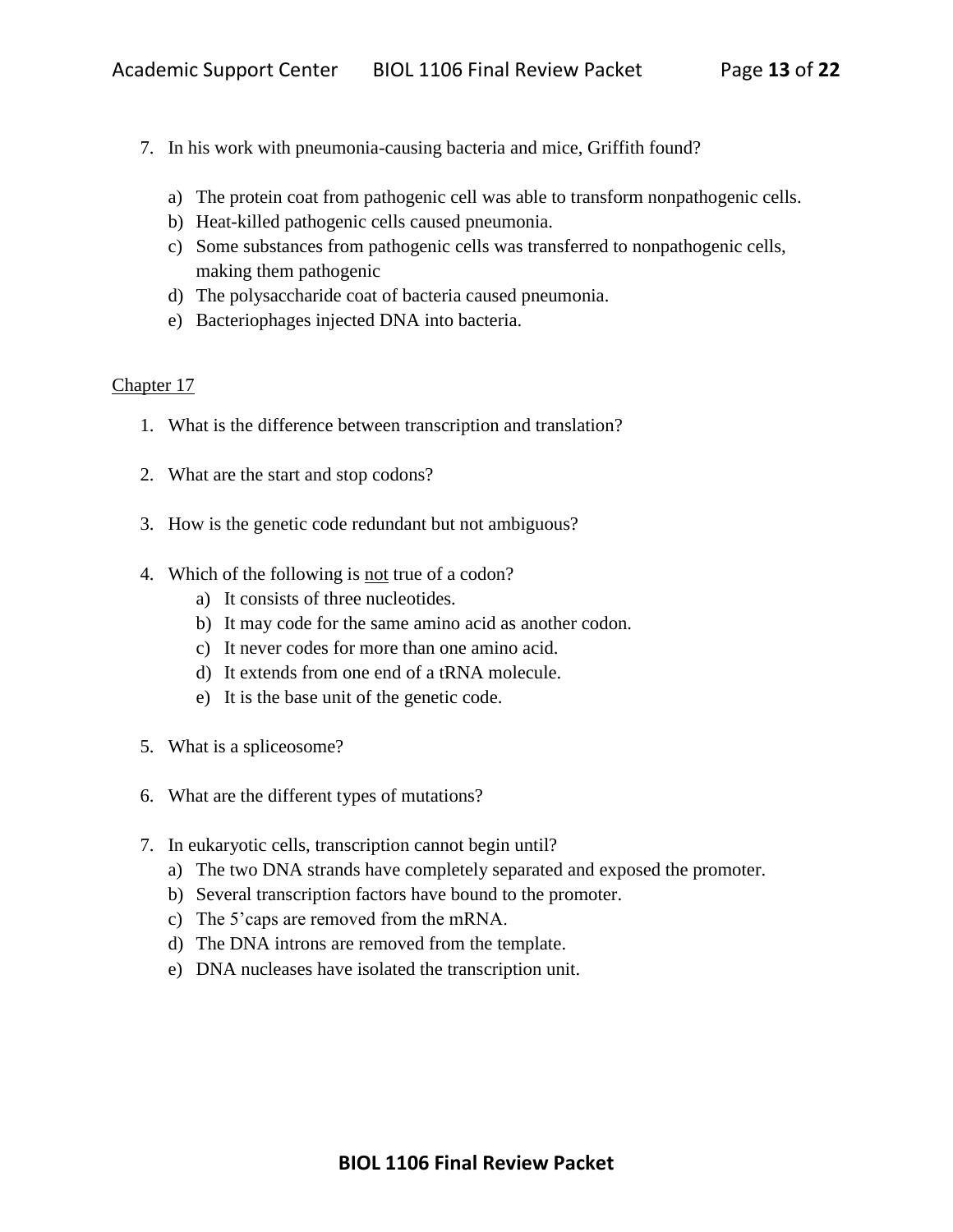- 1. Plants are more readily manipulated by genetic engineering than are animals because
	- a) Plant genes do not contain introns.
	- b) More vectors are available for transferring recombinant DNA into plants cells.
	- c) A somatic plant cell can often give rise to a complete plant.
	- d) Genes can be inserted into plant cells by microinjection.
	- e) Plant cells have larger nuclei.
- 2. A paleontologist has recovered a bit of tissue from the 400-year-old preserved skin of an extinct dodo (a bird). The researcher would like to compare a specific region of the DNA from the sample with DNA from living birds. Which of the following would be most useful for increasing the amount of dodo DNA available for testing?
	- a) RFLP analysis
	- b) polymerase chain reaction (PCR)
	- c) electroporation
	- d) gel electrophoresis
	- e) restriction fragment ligation
- 3. What is a stem cell?
- 4. In recombinant DNA methods, the term "vector" can refer to
	- a) The enzyme that cuts DNA into restriction fragments.
	- b) The sticky end of a DNA fragment.
	- c) A RFLP marker.
	- d) A plasmid used to transfer DNA into a living cell.
	- e) A DNA probe used to identify a particular gene.

- 1. Which of the following is not an observation or inference on which natural selection is based?
	- a) There is heritable variation among individuals.
	- b) Poorly adapted individuals never produce offspring.
	- c) Species produce more offspring than the environment can support.
	- d) Individuals whose characteristics are best suited to the environment generally leave more offspring than those whose characteristics are less suited.
	- e) Only a fraction of the offspring produced by an individual may survive.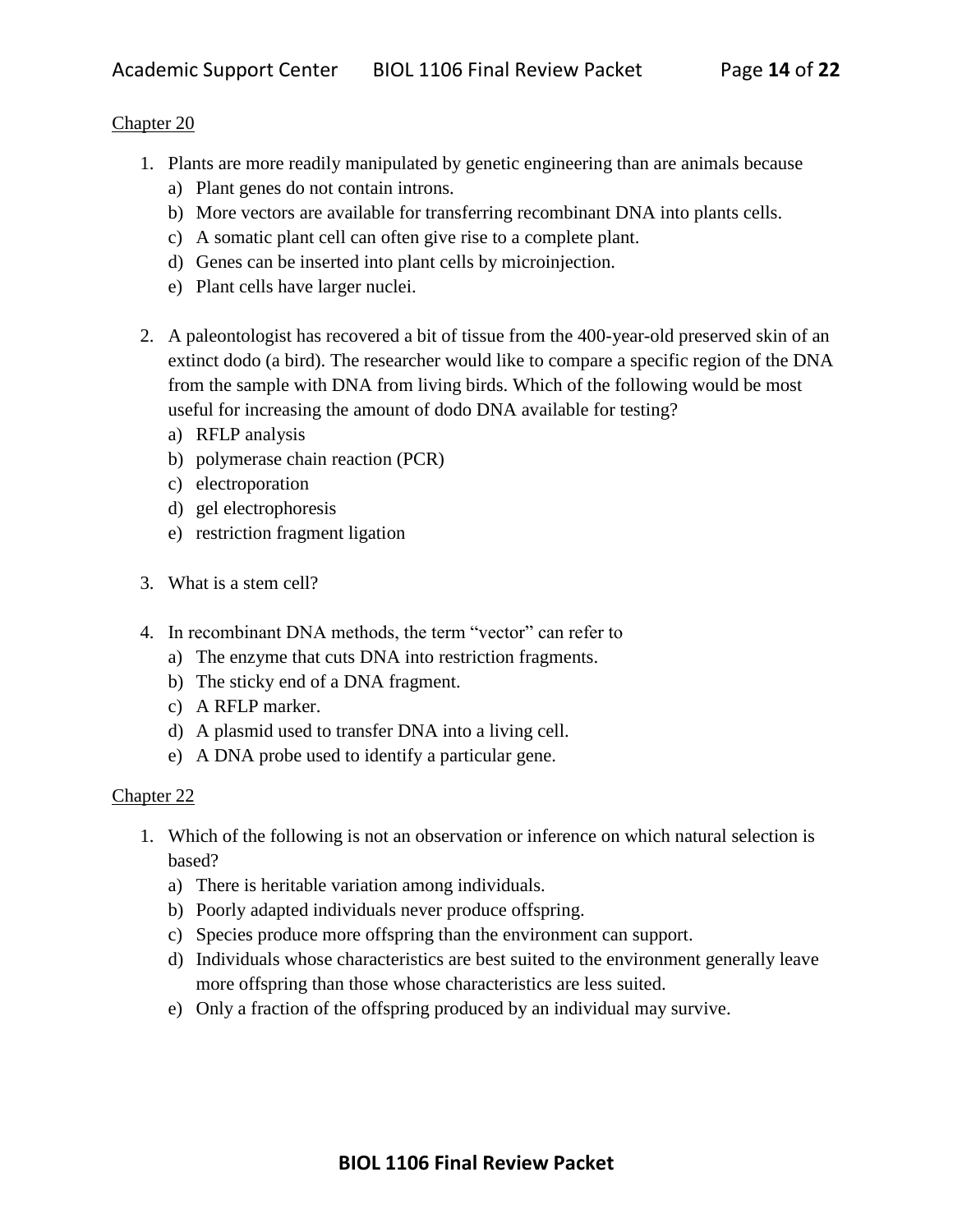- 2. The upper forelimbs of humans and bats have fairly similar skeletal structures, whereas the corresponding bones in whales have very different shapes and proportions. However, genetic data suggest that all three kinds of organisms diverged from a common ancestor at about the same time. Which of the following is the most likely explanation for this data?
	- a) Humans and bats evolved by natural selection, and whales evolved by Lamarckian mechanisms.
	- b) Forelimb evolution was adaptive in people and bats, but not in whales.
	- c) Natural selection in an aquatic environment resulted in significant changes to whale forelimb anatomy.
	- d) Genes mutate faster in whales than in humans or bats.
	- e) Whales are not properly classified as mammals.
- 3. DNA sequences in many human genes are very similar to the sequences of corresponding genes in chimpanzees. The most likely explanation for this result is that
	- a) Humans and chimpanzees share a relatively recent common ancestor.
	- b) Humans evolved from chimpanzees.
	- c) Chimpanzees evolved from humans.
	- d) Convergent evolution led to the DNA similarities.
	- e) Humans and chimpanzees are not closely related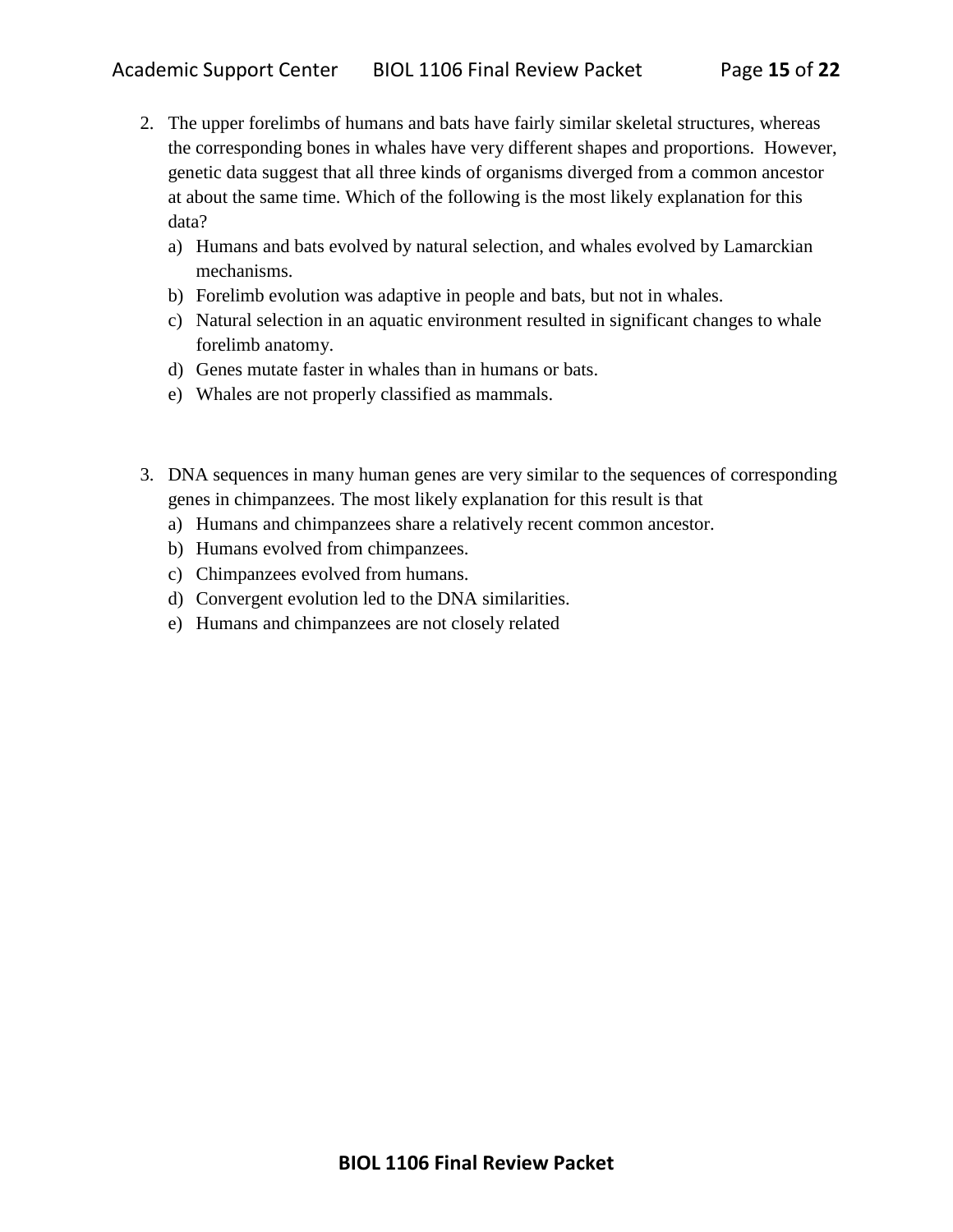# **Biology 1106 Final Review Answer Sheet**

Chapter 1

- 1. C; Qualitative data is often in the form of recorded descriptions, while quantitative data is generally recorded as measurements.
- 2. B
- 3. D

# Chapter 2

- 1. D
- 2. A
- 3. B
- 4. C
- 5. A buffer is a substance that resists changes in pH.
- 6. D

# Chapter 3

- 1. B
- 2. Hydrophobic substances are nonpolar substances that repel water, while hydrophilic are polar substances that have an affinity for water.
- 3. C
- 4. D

# Chapter 4

- 1. B
- 2. D

- 1. Polysaccharides are part of the carbohydrate family composed of sugars, phospholipids are from the lipid family, which is a diverse group of hydrophobic molecules, and proteins are comprised of amino acids. Together these make up the large biological molecules.
- 2. The types of structure for proteins are primary, secondary, tertiary, and quaternary.

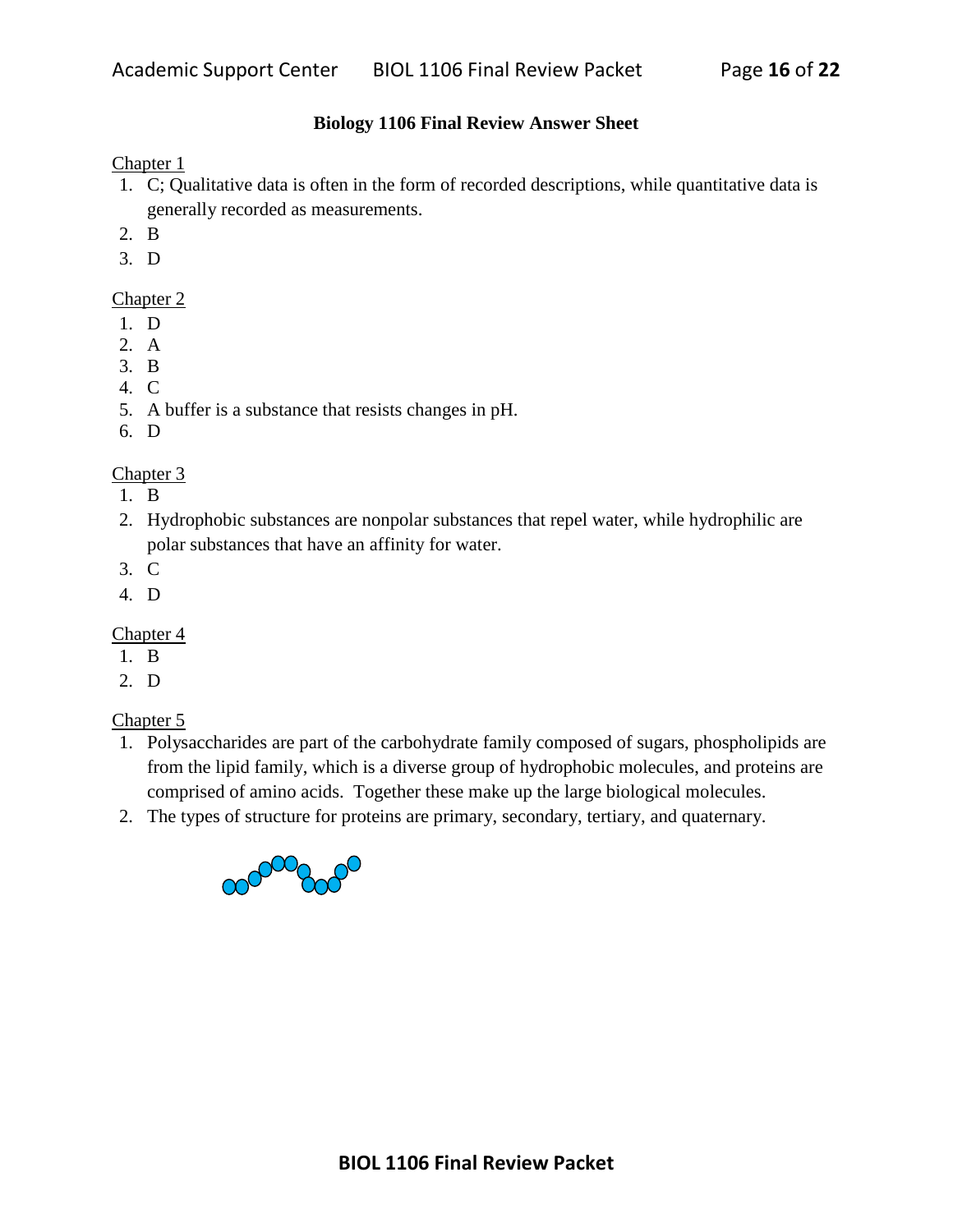3. Primary



4. Carbohydrates are composed of saccharides, lipids are composed of fatty acids, proteins are composed of amino acids, and DNA/RNA is composed of nucleic acids.

## Chapter 6

- 1. C
- 2. D
- 3. D
- 4. D
- 5. The three major components of the cytoskeleton are intermediate filaments, microfilaments and microtubules.

## Chapter 7

- 1. B
- 2. The Passive transports are: diffusion, which is the passive transport of molecules, osmosis, which is the passive transport of water, and facilitated diffusion, which is for select molecules. Does not need energy.

The Active transports are: active transport which move against concentration gradient, and ion pumps which generate voltage to fuel movement. Need energy.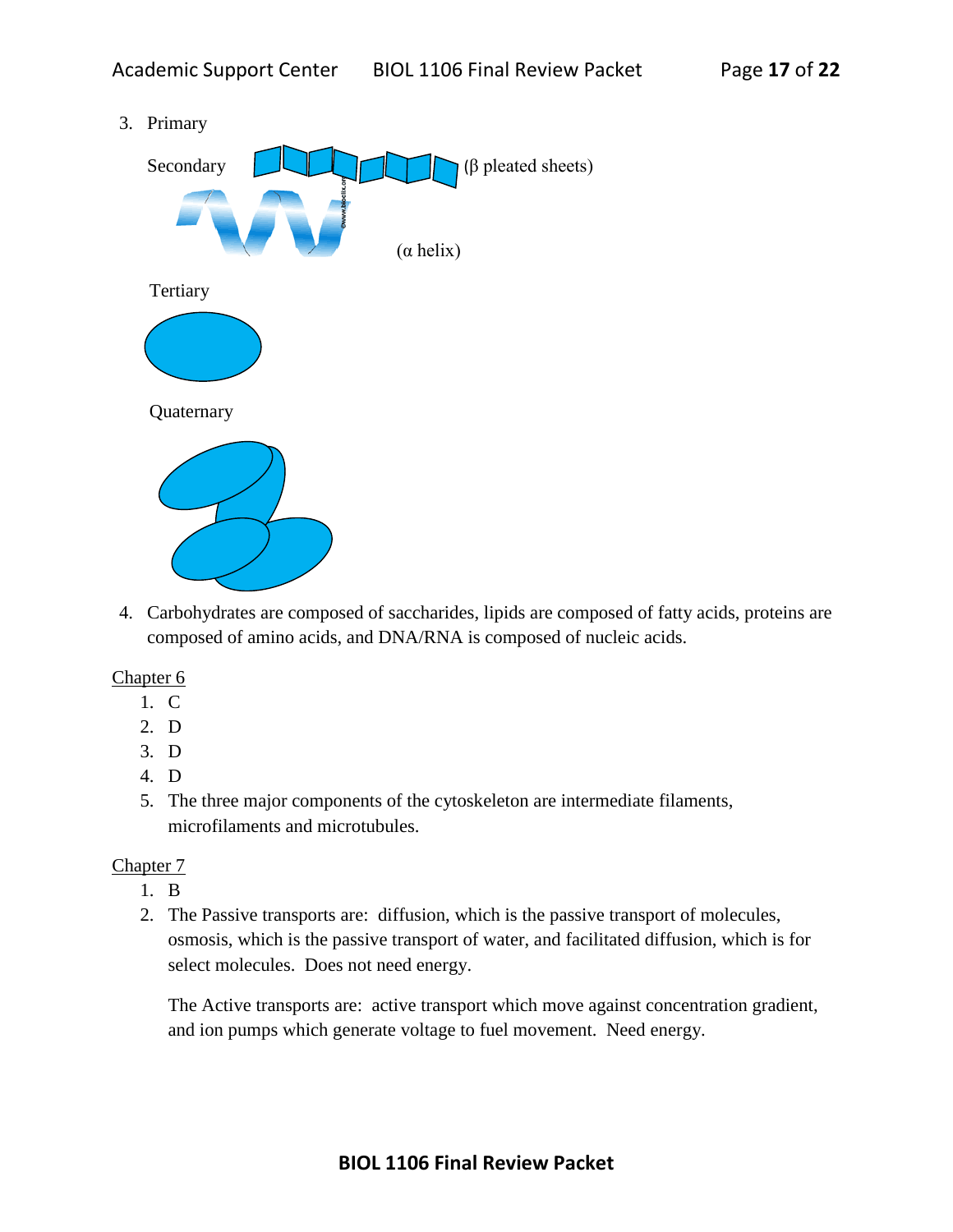- 3. Water crosses the plasma membrane through aquaporins.  $O_2$  on the other hand is nonpolar molecule and can simply diffuse through the plasma membrane.
- 4. A; it is passive with or without walls.
- 5. D
- 6. E
- 7. B
- 8. C
- 9. A phospholipid is amphipathic because it has both a hydrophilic end and a hydrophobic end.

- 1. C
- 2. Equilibrium leads to cell death, it is disequilibrium that causes a cell to do work.
- 3. E
- 4. E; EA stands for the activation energy, and proteins work by lowering the activation energy
- 5. C
- 6. C
- 7. B
- 8. E

# Chapter 9

1. Substrate phosphorylation is when there is a hand off of a phosphate for ATP, while oxidative phosphorylation involves oxidation reduction reactions which drive the phosphorylation.

Glycolysis and citric acid cycle are substrate phosphorylation, and electron transport and chemiosis are oxidative phosphorylation.

- 2. C
- 3. NAD<sup>+</sup>is being reduced to NADH.
- 4. There are eight steps in the Citric Acid Cycle (Kreb Cycle):

Citrate has six carbons which changes into isocitrate by a transfer of water

Isocitrate also has six carbons, but it loses a carbon in the form of  $CO<sub>2</sub>$  and is oxidized when  $NAD<sup>+</sup>$  reduces into NADH turning it into  $\alpha$  Ketoglutarate.

 $\alpha$  Ketoglutarate has five carbons, and it will also lose a carbon in the form of  $CO<sub>2</sub>$  and also becomes oxidized when NAD<sup>+</sup> is reduced into NADH becoming Succinyl CoA

Succinyl CoA has four carbons and is displaced by a phosphate group forming Succinate; an ATP is formed.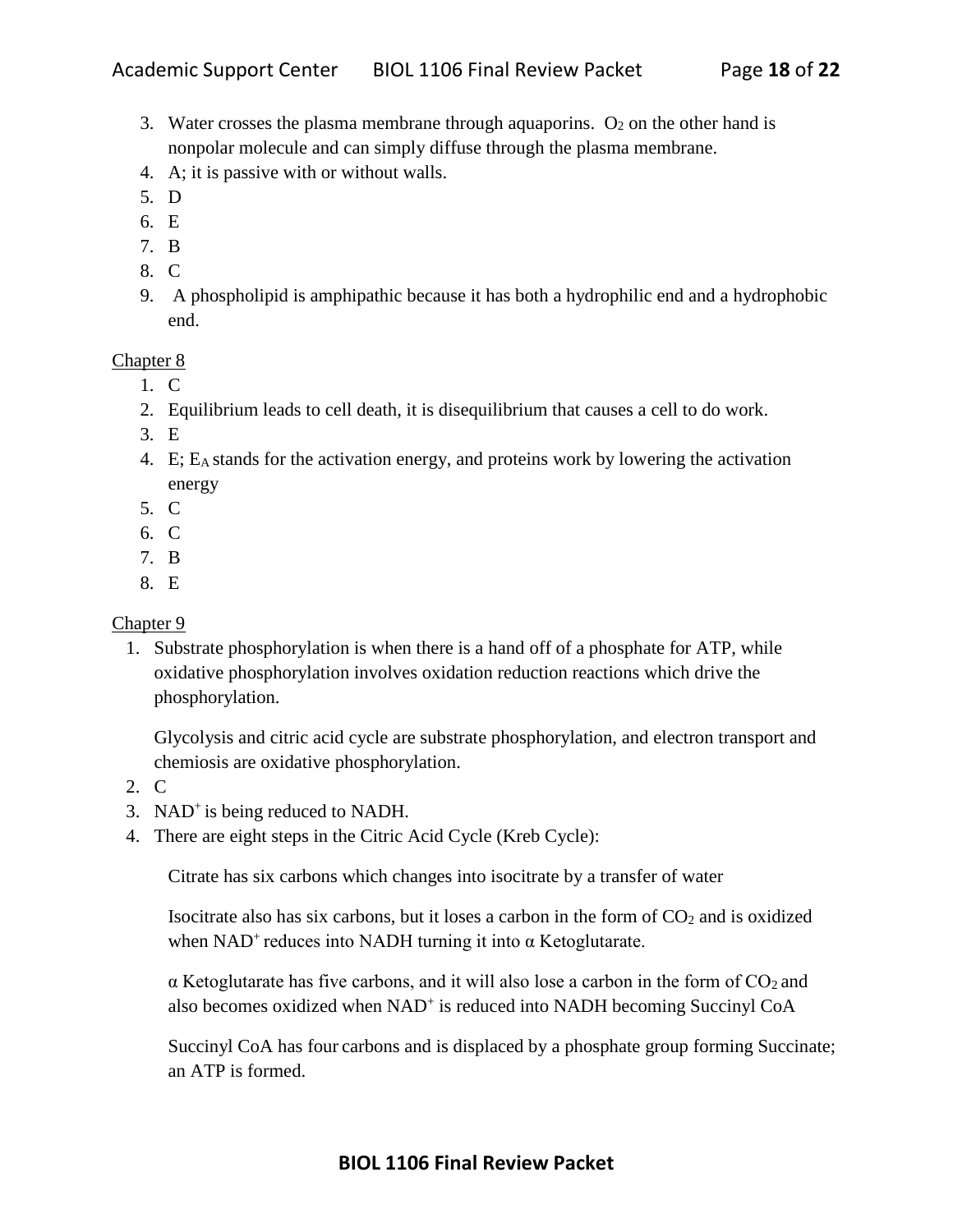Succinate has four carbons and gets oxidizes into Fumarate as FAD is reduced to FADH<sub>2</sub>.

Fumarate has four carbons and turns into Malate with the addition of an H2O molecule.

Malate also has four carbons and is oxidizes into Oxaloacetate while NAD<sup>+</sup> is reduced into NADH.

- 5. Glycolysis takes place in the cytosol, citric acid cycle takes place in the mitochondrial matrix and, electron transport/chemiosis takes place in the (**cristae**) inner mitochondrial membrane.
- 6. A
- 7. B

# Chapter 10

- 1. D
- 2.  $CO<sub>2</sub>$  is being reduced because it is gaining electrons; likewise, H<sub>2</sub>O is being oxidized because it is losing electrons. A way to remember this is **LEO** (**L**ose **E**lectrons **O**xidize) says **GER** (Gain Electrons Reduce). CO<sub>2</sub>, which is being reduced, is the oxidizing agent because it is causing  $H_2O$  to be oxidized.  $H_2O$ , which is being oxidized, is the reducing agent because it is causing  $CO<sub>2</sub>$  to be reduced.
- 3. The light reactions are carried out by molecules in the thylakoid membrane, and the Calvin cycle takes place in the stroma.
- 4. Chloroplasts use light to power the process and use ATP to make food, while Mitochondria use food to power the process and make ATP.
- 5. C
- 6. D
- 7. C

# Chapter 12

- 1. The accumulation of maturation-promoting factor (MPF) triggers the cell's passage past the G<sup>2</sup> checkpoint into the M phase.
- 2. A
- 3. B
- 4. Replication Division (Mitosis): Produces identical cells. When you need more cells this is the process that is used.

Reduction Division (Meiosis): Produces sperm and egg. This process has an extra step.

- 5. G1 phase (first gap) –S phase (synthesis) G2 phase (second gap) -- M phase (mitotic phase)—Interphase (growth phase)
- 6. S- phase (synthesis phase)
- 7. Interphase--- this is the regular time when cells are just doing regular cell things. It is the period of time when the cell is not dividing.
- 8. G1 Phase (Gap1 or Growth 1)

# **BIOL 1106 Final Review Packet**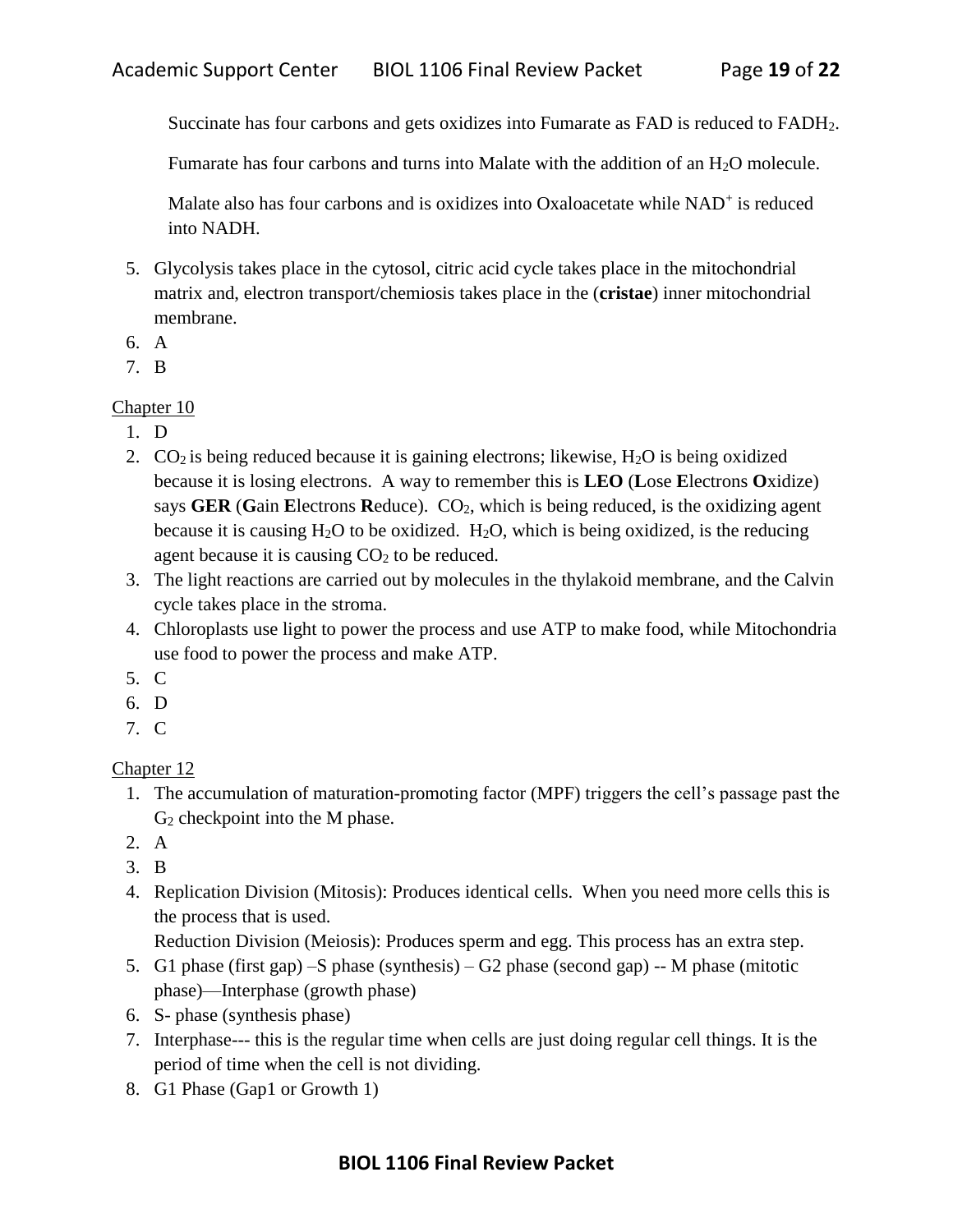- 9. No, you can't see DNA at this point, only the nucleus. The DNA is still too diffuse to be seen.
- 10. The centrosome is a region in the cell containing materials that help organize the cell's microtubules.

The centromere is a special region where the two sister chromatids are attached.

- 11. A
- 12. D
- 13. C
- 14. D
- 15. B
- 16. E
- 17. E
- 18. E

# Chapter 13

- 1. A locus is a gene's specific location along of the chromosome.
- 2. Autosomes are chromosomes that are not sex-related.
- 3. For a diploid number of 80, there are 80 chromosomes and 40 sets of chromosomes.
- 4. A cleavage furrow is a shallow groove in the cell surface near the old metaphase plate. It occurs concurrently with telophase, and it occurs in animal cells opposed to plant cells.

- 1. An allele is an alternate version of a gene.
- 2. The son would have a 0% chance of having the disease. The daughter would have a 0% chance of having the disease, but a 100% chance of being a carrier.

|    |                        | $\mathbf{V}$ h | $H -$ Hemophiliac     |
|----|------------------------|----------------|-----------------------|
| vН | $X^H X^h \mid X^H X^h$ |                | $h$ – Non hemophiliac |
|    | $Y X^h$                | $Y X^h$        |                       |

- 3. A genotype is the genetic makeup of an organism, and a phenotype is an organism's appearance or observable trait.
- 4. A test-cross is a technique in which one breeds an organism of an unknown genotype with a recessive homozygote.
- 5. The law of segregation states that the two alleles for a heritable character segregates (separates) during gamete formation and end up in different gametes. The law of independent assortment states that each of the alleles for two different traits are distributed independent of one another during gamete formation. (ie. An organism with genotype AaBb for traits "A/a" and trait "B/b" can produce gametes with any combination of alleles—AB, Ab, aB, ab.) Note: Linked genes (genes on the same chromosome) may violate this law.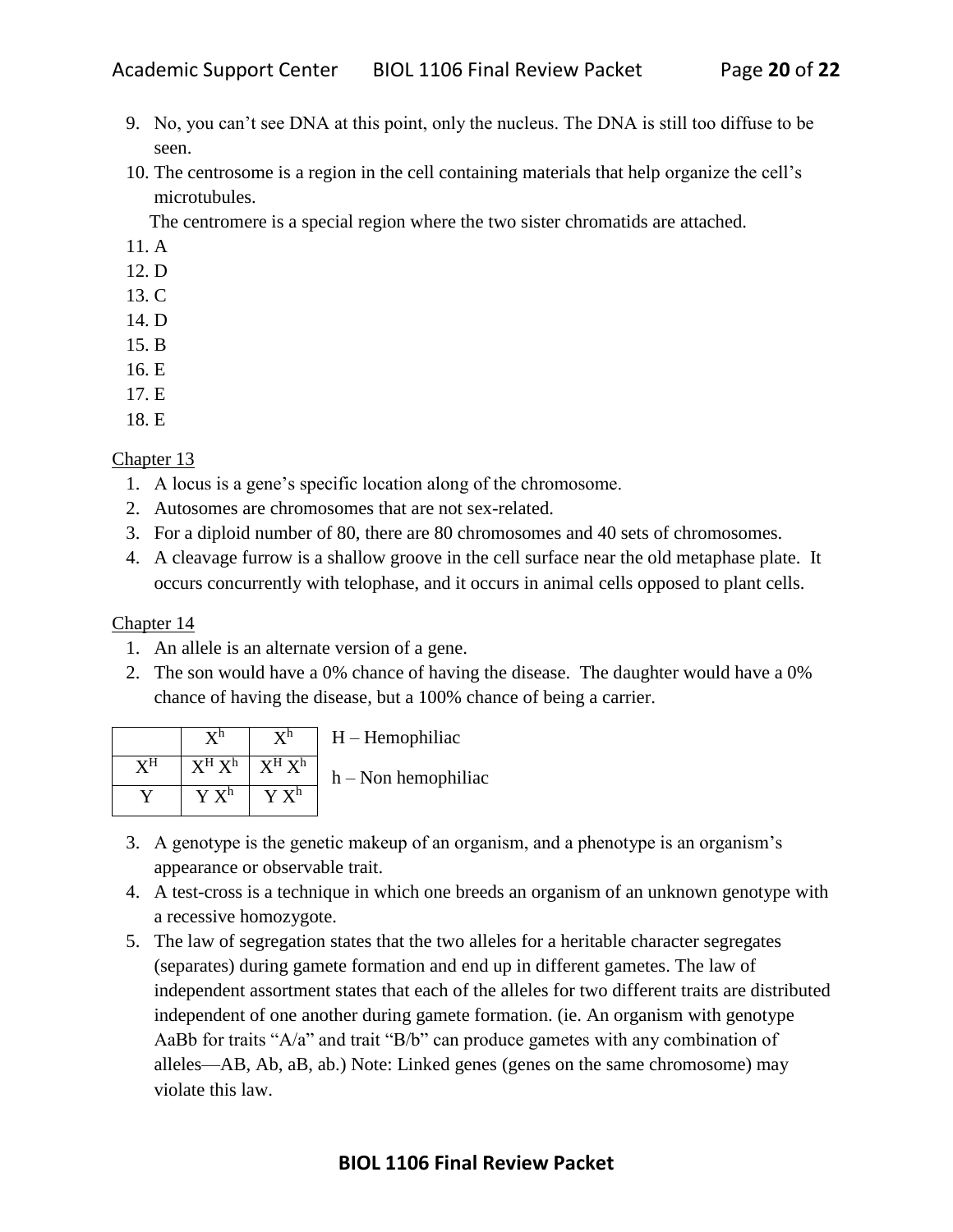- 1. A deletion removes a chromosomal segment, a duplication repeats a segment, an inversion reverses a segment within a chromosome, and a translocation moves a segment from one chromosome to a nonhomologous (different) chromosome.
- 2.  $\frac{1}{4}$  (25% chance) for each daughter ( $\frac{1}{2}$  chance that the child will be female X  $\frac{1}{2}$  chance of a homozygous recessive genotype);  $\frac{1}{2}$  (50% chance) for the first son.

# Chapter 16

- 1. Chargaff discovered that the percentages of adenosine equaled the percentage of thymine, and that the percentage of guanine equaled the percentage of cytosine. A= 30.03% and T=30.3%, G=  $19.5%$  and C=  $19.3%$ .
- 2. In DNA, Guanine binds to Cytosine, and Thymine binds to Adenosine.
- 3. Conservative, semiconservative, dispersive. The correct one is the semiconservative model.
- 4. Helicase unwinds parental double helix at replication forks.
- 5. Okazaki fragments are segments of the lagging strand that synthesize discontinuously opposed to the leading strand that elongates continuously. (pg. 316)
- 6. C
- 7. C

# Chapter 17

- 1. Transcription is the synthesis of RNA from DNA, and translation is the synthesis of proteins from RNA.
- 2. The start codon is AUG; this might also stand for the amino acid Met. The stop codons are UAA, UAG, or UGA.
- 3. The genetic code has two to four codon acid sequences for each amino acid; this makes it redundant. There is only one amino acid per codon; this is why it is not ambiguous.
- 4. D
- 5. Several different snRNPs joined together to cut the pre-mRNA releasing the introns and splicing the exons together.
- 6. There are two types of point mutations Base-pair substitution and Base-pair insertion or deletion.

Subgroups within base-pair substitution are: Silent, there is no effect on amino acid sequence; Missence, substitution of one amino acid for another; Nonsence, a change in a codon that changes an amino acid into a stop codon.

Subgroups with base-pair insertion or deletion are: a frameshift causing immediate nonsense, a frameshift causing extensive missense, or no frameshift, but one amino acid is added or taken away.

7. B